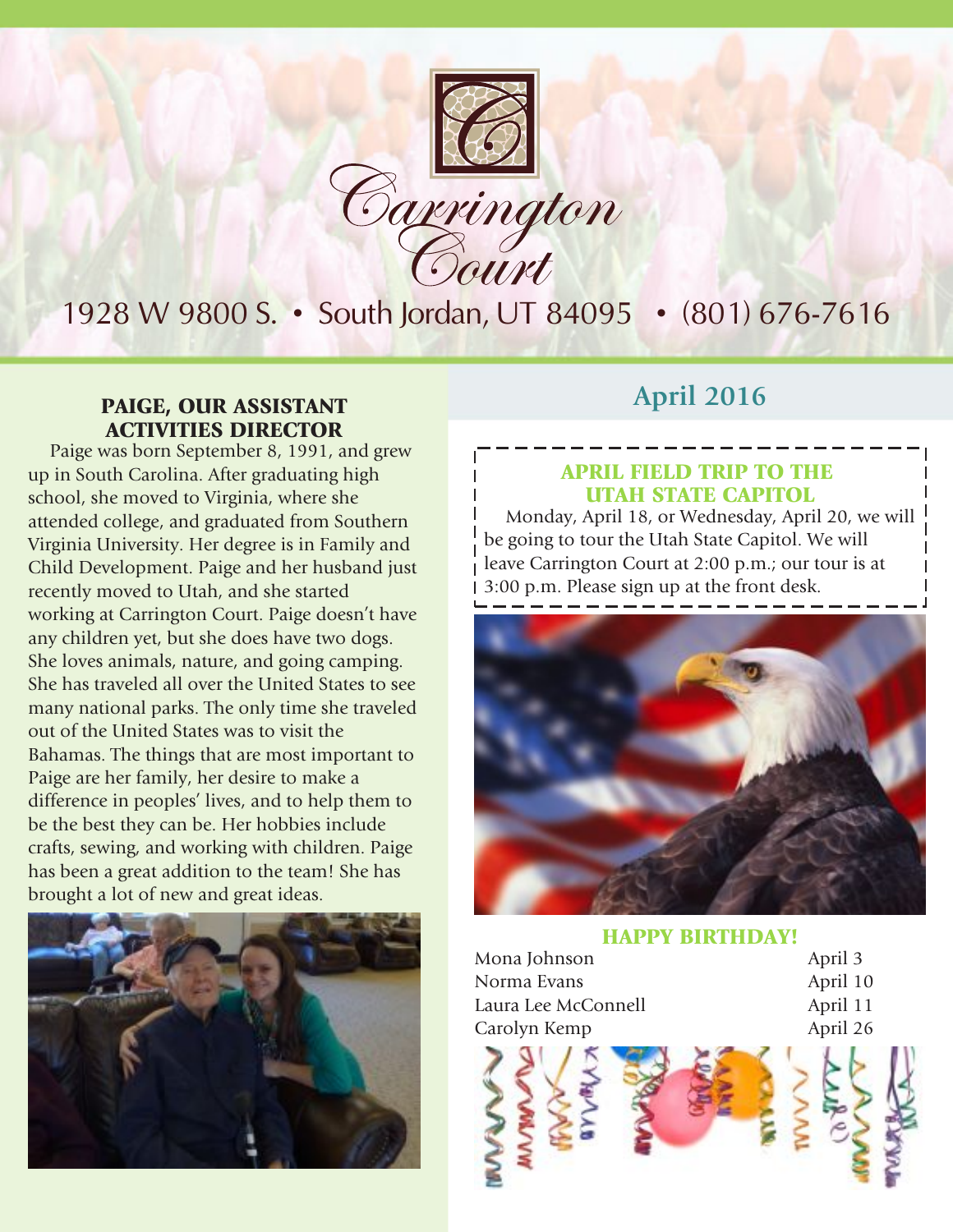

## **April 2016**

| Sunday                                                                                                                                               | Monday                                                                                                                                                                                                                   | Tuesday                                                                                                                                                                                                                                                                              | Wednesday                                                                                                                                                                                                                     | Thursday                                                                                                                                                                                    | Friday                                                                                                                                                               | Saturday                                                                                                                                                                                    |
|------------------------------------------------------------------------------------------------------------------------------------------------------|--------------------------------------------------------------------------------------------------------------------------------------------------------------------------------------------------------------------------|--------------------------------------------------------------------------------------------------------------------------------------------------------------------------------------------------------------------------------------------------------------------------------------|-------------------------------------------------------------------------------------------------------------------------------------------------------------------------------------------------------------------------------|---------------------------------------------------------------------------------------------------------------------------------------------------------------------------------------------|----------------------------------------------------------------------------------------------------------------------------------------------------------------------|---------------------------------------------------------------------------------------------------------------------------------------------------------------------------------------------|
|                                                                                                                                                      |                                                                                                                                                                                                                          |                                                                                                                                                                                                                                                                                      |                                                                                                                                                                                                                               |                                                                                                                                                                                             | 9:00 Rejuvenation<br>9:30 What's Cook'n April Fools' Style?<br>11:00 Jester Jokes & Pranks<br>12:00 Lunch<br>1:30 B-I-N-G-O<br>3:30 Movie/Tasty Treat<br>5:00 Dinner | 2 <br>9:00 Rejuvenation<br>9:30 Coloring/Art/Activity<br>11:00 Story Time<br>12:00 Lunch<br>1:30 Sing-A-Long<br>3:30 Snack Time<br>4:00 Dean Martin/I Love Lucy<br>5:00 Dinner              |
| 9:00 Rejuvenation<br>9:30 LDS Sacrament Meeting<br>10:30 Lawrence Welk<br>12:00 Lunch<br>1:30 Ladies' Spa Day<br>3:00 Afternoon Movie<br>5:00 Dinner | 9:00 Rejuvenation<br>9:30 Fun With Words<br>10:00 Time For Learning<br>11:00 Groove'N & Move'N<br>12:00 Lunch<br>1:30 Van Ride/Skills Practice<br>3:30 Snack Time<br>4:00 "Can You List This"<br>5:00 Dinner             | 9:00 Rejuvenation<br>9:30 Trivia<br>10:00 Music 'n Motion<br>11:00 Rhythm Band & Singing<br>12:00 Lunch<br>1:30 Gospel Doctrine Lesson (AL Side)<br>2:00 Story Time<br>2:30 Balloon Badminton/Games<br>3:30 Snack Time<br>4:00 Comedy Hour<br>5:00 Dinner                            | 9:00 Rejuvenation<br>9:30 Fun With Art<br>10:00 Groove'N & Move'N<br>11:00 Crossword Puzzles<br>12:00 Lunch<br>1:30 Van Ride/Skills Practice<br>3:30 Snack Time<br>4:00 Bowling<br>5:00 Dinner                                | 9:00 Rejuvenation<br>9:30 Nursery Rhymes<br>10:00 Music 'n Motion<br>11:00 Sing-A-Long<br>12:00 Lunch<br>1:30 Craft Class<br>3:30 Snack Time<br>4:00 Music/Bob Shorten<br>5:00 Dinner       | 9:00 Rejuvenation<br>9:30 What's Cook'n?<br>11:00 Magazine Art<br>12:00 Lunch<br>1:30 B-I-N-G-O<br>3:30 Movie/Tasty Treat<br>5:00 Dinner                             | 9:00 Rejuvenation<br>9:30 Coloring/Art/Activity<br>11:00 Story Time<br>12:00 Lunch<br>1:30 Sing-A-Long<br>3:30 Snack Time<br>4:00 Dean Martin/I Love Lucy<br>5:00 Dinner                    |
| 9:00 Rejuvenation<br>9:30 LDS Sacrament Meeting<br>10:30 Lawrence Welk<br>12:00 Lunch<br>1:30 Ladies' Spa Day<br>3:00 Afternoon Movie<br>5:00 Dinner | 9:00 Rejuvenation<br>9:30 Fun With Words<br>10:00 Time For Learning<br>11:00 Groove'N & Move'N<br>12:00 Lunch<br>1:30 Van Ride/Skills Practice<br>3:30 Snack Time<br>4:00 "Can You List This"<br>5:00 Dinner             | 9:00 Rejuvenation<br>9:30 Trivia<br>10:00 Music 'n Motion<br>11:00 Rhythm Band & Singing<br>12:00 Lunch<br>1:30 Gospel Doctrine Lesson (AL Side)<br>2:00 Story Time<br>2:30 Science Project/April Showers<br>3:30 Snack Time<br>4:00 Comedy Hour<br>5:00 Dinner                      | 13<br>9:00 Rejuvenation<br>9:30 Fun With Art<br>10:00 Groove'N & Move'N<br>11:00 Crossword Puzzles<br>12:00 Lunch<br>1:30 Van Ride/Skills Practice<br>3:30 Snack Time<br>4:00 Bowling<br>5:00 Dinner                          | 9:00 Rejuvenation<br>9:30 Nursery Rhymes<br>10:00 Music 'n Motion<br>11:00 Sing-A-Long<br>12:00 Lunch<br>1:30 Craft Class<br>3:30 Snack Time<br>4:00 Music/Rosie & Sheri<br>5:00 Dinner     | 9:00 Rejuvenation<br>9:30 What's Cook'n?<br>11:00 Magazine Art<br>12:00 Lunch<br>1:30 B-I-N-G-O<br>3:30 Movie/Tasty Treat<br>5:00 Dinner                             | 16 <sup>1</sup><br>9:00 Rejuvenation<br>9:30 Coloring/Art/Activity<br>11:00 Story Time<br>12:00 Lunch<br>1:30 Sing-A-Long<br>3:30 Snack Time<br>4:00 Dean Martin/I Love Lucy<br>5:00 Dinner |
| 9:00 Rejuvenation<br>9:30 LDS Sacrament Meeting<br>10:30 Lawrence Welk<br>12:00 Lunch<br>1:30 Ladies' Spa Day<br>3:00 Afternoon Movie<br>5:00 Dinner | 9:00 Rejuvenation<br>9:30 Fun With Words<br>10:00 Time For Learning<br>11:00 Groove'N & Move'N<br>12:00 Lunch<br>1:30 Field Trip to The Utah State Capitol<br>3:30 Snack Time<br>4:00 "Can You List This"<br>5:00 Dinner | 9:00 Rejuvenation<br>9:30 Trivia<br>10:00 Music 'n Motion<br>11:00 Rhythm Band & Singing<br>12:00 Lunch<br>1:30 Gospel Doctrine Lesson (AL Side)<br>2:00 Story Time<br>2:30 Music/Country Blue Folk<br>3:30 Snack Time<br>4:00 Comedy Hour<br>5:00 Dinner                            | 20<br>9:00 Rejuvenation<br>9:30 Fun With Art<br>10:00 Music/Taylorsville Senior Band<br>11:00 Crossword Puzzles<br>12:00 Lunch<br>1:30 Field Trip to The Utah State Capitol<br>3:30 Snack Time<br>4:00 Bowling<br>5:00 Dinner | 21<br>9:00 Rejuvenation<br>9:30 Nursery Rhymes<br>10:00 Music 'n Motion<br>11:00 Sing-A-Long<br>12:00 Lunch<br>1:30 Craft Class<br>3:30 Snack Time<br>4:00 Music/Piano<br>5:00 Dinner       | 22<br>9:00 Rejuvenation<br>9:30 What's Cook'n?<br>11:00 Magazine Art<br>12:00 Lunch<br>1:30 B-I-N-G-O<br>3:30 Movie/Tasty Treat<br>5:00 Dinner                       | 23<br>9:00 Rejuvenation<br>9:30 Coloring/Art/Activity<br>11:00 Story Time<br>12:00 Lunch<br>1:30 Sing-A-Long<br>3:30 Snack Time<br>4:00 Dean Martin/I Love Lucy<br>5:00 Dinner              |
| 9:00 Rejuvenation<br>9:30 LDS Sacrament Meeting<br>10:30 Lawrence Welk<br>12:00 Lunch<br>1:30 Ladies' Spa Day<br>3:00 Afternoon Movie<br>5:00 Dinner | 9:00 Rejuvenation<br>9:30 Fun With Words<br>10:00 Time For Learning<br>11:00 Groove'N & Move'N<br>12:00 Lunch<br>1:30 Van Ride/Skills Practice<br>3:30 Snack Time<br>4:00 "Can You List This"<br>5:00 Dinner             | 25 Birthday Bash!<br>26<br>9:00 Rejuvenation<br>9:30 Trivia<br>10:00 Music 'n Motion<br>11:00 Rhythm Band & Singing<br>12:00 Lunch<br>1:30 Gospel Doctrine Lesson (AL Side)<br>2:00 Story Time<br>2:30 Balloon Badminton/Games<br>3:30 Snack Time<br>4:00 Comedy Hour<br>5:00 Dinner | 27<br>9:00 Rejuvenation<br>9:30 Fun With Art<br>10:00 Van Ride/Skills Practice<br>11:00 Crossword Puzzles<br>12:00 Lunch<br>1:30 One-on-One Activities<br>3:30 Snack Time<br>4:00 Bowling<br>5:00 Dinner                      | 28<br>9:00 Rejuvenation<br>9:30 Nursery Rhymes<br>10:00 Music 'n Motion<br>11:00 Sing-A-Long<br>12:00 Lunch<br>1:30 Craft Class<br>3:30 Music/New Fidlers<br>3:30 Snack Time<br>5:00 Dinner | 29<br>9:00 Rejuvenation<br>9:30 What's Cook'n?<br>11:00 Magazine Art<br>12:00 Lunch<br>1:30 B-I-N-G-O<br>3:30 Movie/Tasty Treat<br>5:00 Dinner                       | 30 <sup>2</sup><br>9:00 Rejuvenation<br>9:30 Coloring/Art/Activity<br>11:00 Story Time<br>12:00 Lunch<br>1:30 Sing-A-Long<br>3:30 Snack Time<br>4:00 Dean Martin/I Love Lucy<br>5:00 Dinner |